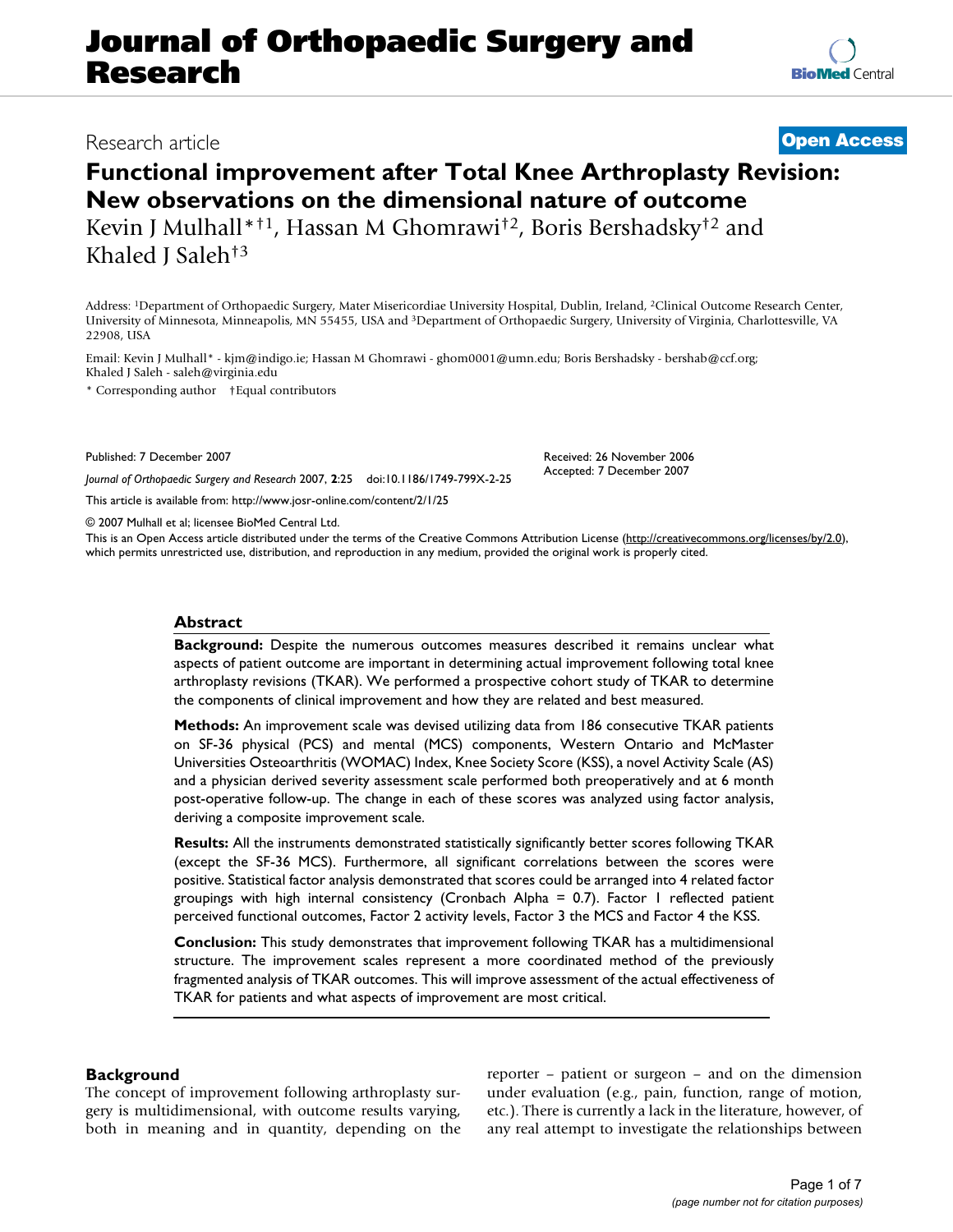the different outcomes measures and furthermore to analyze this multidimensional nature of improvement following surgical intervention [1].

The various instruments currently used, both disease specific and general health measures, assess outcomes and are potentially important in guiding future practice by demonstrating the effects of therapies in particular patients at particular times [2-4]. However, the scope and number of instruments can be confusing. The aim of all of them is clear: trying to demonstrate and measure patients' improvement accurately. Accuracy here allows us to compare results between different groups of interventions and different patients and also to predict outcomes and thus apply relevant interventions. So, although patient improvement is generally perceived to be the sine qua non of any surgical intervention, uncertainty arises when we attempt to determine exactly what tests are truly relevant and independent, and, more fundamentally, what constitutes actual improvement.

The very existence of this array of tests and instruments indicates that improvement is a multi-dimensional entity that is probably not fully captured by any one currently available instrument. No previously described instrument or report describes or addresses this dimensional structure of improvement. The commonly used tests have been developed in a cross sectional manner at a certain point in time and then applied longitudinally [5,6]. All the commonly used instruments assess relatively important aspects of patient outcomes, for example pain, activity, function, general health, mental health, stiffness or range of movement [7-10]. It is, nonetheless, not clear that these various tests are measuring entirely independent facets of improvement or whether there is significant overlap or redundancy in their measurements from a global perspective.

The objective of the current study was thus to analyze nine of the most commonly utilized outcome measures in assessing total knee arthroplasty in a cohesive manner by factor analysis in order to determine whether they measure separate or complementary aspects of improvement. An extension of this objective was then to determine whether it is possible to categorize or describe improvement in a more streamlined and potentially useful fashion.

#### **Methods**

A consecutive series of patients in need of a revision procedure for a failed total knee arthroplasty were prospectively followed in a multi-center cohort study involving 14 centers in the United States and one in Canada. Patients were spread relatively equally between sites and a total of 6 patients were lost to follow-up. These 6 all came

from separate units. All patients had to meet specific inclusion and exclusion criteria prior to enrollment in the study. The inclusion criteria were that at the least, the tibial and/or the femoral component required reconstruction, signed informed consent was obtained from the subject, the patient was over 18 years of age, the patient was cognitively intact, fluent in English, and capable of completing the self-administered questionnaires and adhering to the study protocol, the patient had a primary TKA that had failed, not a re-revision. The exclusion criteria were patients having a TKA re-revision, revision for failed unicondylar prosthesis, patients with metastatic or primary tumour of the knee, reflex sympathetic dystrophy of the leg, subject medically unfit to undergo TKAR, progressive muscular condition (with quadriceps weakness), neurologic deficit of affected limb, knee pain associated with spinal pathology, patient declined participation.

After obtaining IRB approval from each site, patients with failed total knee arthroplasties were approached about study participation. Once the patient agreed to participate, the investigator obtained subject consent, and the subject was then included in the study. Subjects and investigators then completed respective baseline forms.

As is necessary with any multi-center study of this nature, great care was taken a priori in the design of the study to ensure uniformity of indications, data management and follow-up between centers [11]. All documentation was performed using a standard set of proforma questionnaires, for both surgeons and patients, structured so as to not permit of any deviation in data collection. Strict inclusion and exclusion criteria were applied from the outset and the coordinators that helped collect the data were blinded to study design and hypotheses.

The specific information gathered from the patients and investigators were Short Form-36 (SF-36) both mental (MCS) and physical components (PCS), the Western Ontario and McMaster Universities Osteoarthritis (WOMAC) Index (pain, stiffness, and difficulty of function), the Knee Society Score (KSS) both functional and clinical components, the Lower Extremity Activity Scale (LEAS), and a physician derived severity score, which is a visual analogue scale. Nine scales in all were thus involved in subsequent calculations. These instruments include the most commonly used in arthroplasty studies, for both primary and revision procedures. Although it might be argued that a TKAR population is potentially more heterogeneous than a primary population, these instruments are used in identical fashion for both populations and any new approach based on these instruments has to be robust enough to measure improvement in any arthroplasty cohort.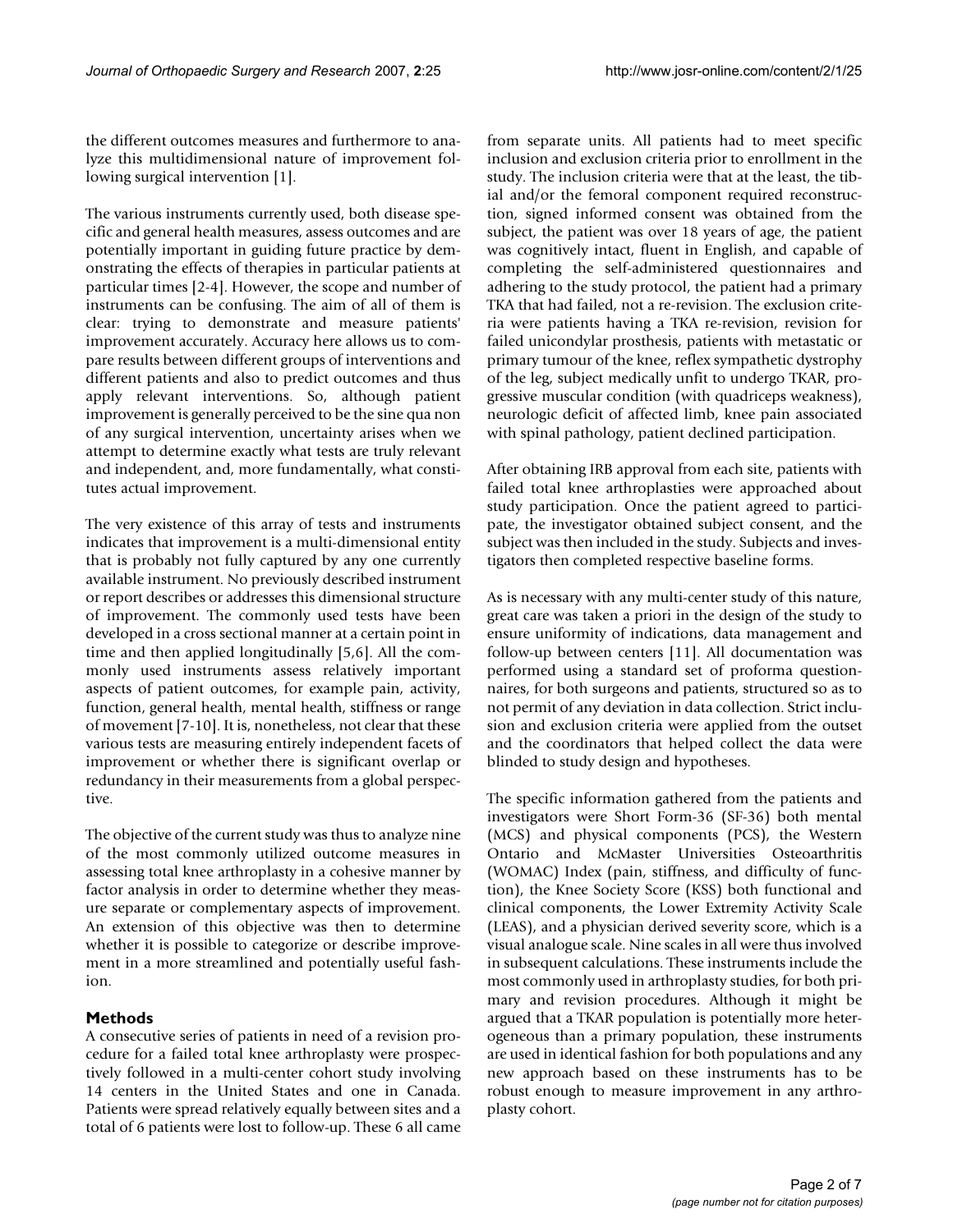Among the less familiar scales used here, the physician derived severity score has been previously utilized and validated by the authors as an investigative tool in assessing the subjective physician judgment of the severity of the patient's condition and likelihood of good outcome, specifically as this relates to the failed or failing knee implant [11]. The LEAS is a simple, patient administered instrument developed and comprehensively validated by the current authors that assesses the actual activity level of lower limb arthritis and arthroplasty patients [12].

Baseline forms were completed prior to the revision procedure and a further set of follow-up forms were subsequently completed at six months postoperatively. As we were testing here only a new methodological approach to analyzing postoperative improvement, we did not pursue longer clinical follow up of this cohort for the purpose of this study. Each of the constituent scales used results in a single 'outcome score' for that scale. Although these scores often present difficulties in clinical interpretation for individual patients, particularly those with 'mixed' outcomes (such as good in one measurement in the scale but poor in another) they are very useful in analyzing cohort populations, and represent the best means we currently have for outcome analyses. The changes in these scores from baseline to follow up were then converted into measures of improvement by assigning a positive sign to improvement in each patient's condition. This modification was necessary as, for example, a decrease in one system might signal improvement versus another system where increasing scores indicate improvement and so on. The resultant scores for the patients were then combined in order to determine the improvement or otherwise that occurred for each system (WOMAC, KSS, LEAS, physician derived score and SF-36). Improvement for each of the scales was then normalized by its respective standard deviations so that it was possible to compare the magnitude of improvement of individual scales.

Exploratory orthogonal factor analysis with varimax rotation was applied to the change in scores between the two time points for all instruments. The essential purpose of the factor analysis was to determine if the measures of change could be grouped into factors in order to more parsimoniously describe the concept of improvement. This orthogonality or 'independence' of the factors was an assumption we made a priori, but it should be noted, however, that the dimensions of improvement are not necessarily independent. This assumption was nevertheless necessary in practice, as the use of non-orthogonal factor analysis at this point of the study would provide too much uncertainty in the factorial model. For example, changes between scores in individual patients have smaller systematic variations than single scores and because they are based on the difference between 2 scores have a higher random error than any one of the basic measures.

As the result of this orthogonal rotation, then, we obtained several factors. Each of them was represented as a combination of all nine measures of improvement. We then applied non-linear transformation of the formulas  $(V1 = (D1+D5+D6+D7)/4, V2 = (D3+D4+D8)/3, V3 =$ D2, V4 = D9) – all coefficients that were greater than 0.6 were assumed to be equal and all coefficients that were smaller than 0.6 were replaced with zero. In this equation, D1-D9 values refer to the changes of scale scores from baseline to follow-up for the 9 outcomes scales used in this study. The resulting "new" factors became a subject of mean value analysis, correlation analysis and interpretation.

Because various scales had different rates of data completeness, factor analysis was initially performed using only the subset of the TKAR cohort where values on all 9 scales were complete. Thereafter, various sensitivity analysis tests were done to investigate generalizability of the results to the entire TKAR cohort. In this regard, we investigated stability of the factorial structure, as well as mean values and correlation coefficients.

#### **Results**

One hundred and eighty six consecutive patients undergoing TKAR had data collected for this study. The TKAR cohort had a mean age of  $68.0 \pm 10.8$  (range  $24.5 - 89.0$ ), an equal representation of males and females, and was predominantly white (80%). There was no single dominant reason for failure of a knee replacement with the majority of the TKAs failing for multiple reasons. Although it is well known that individual outcomes can vary by mode of failure, it was necessary for scale development here to include here all patients, leaving it to future application of the scale to determine more subtle differences between different patient subgroups [13]. No deaths occurred during the period of follow up.

Eight scales out of nine, except the Mental Component Score of the SF-36 showed significant improvement of mean values between baseline and six months follow up for the cohort as a whole (Table 1). Moreover, patients improved the most on KSS-knee rating (1.64) and physician severity assessment (1.42) when normalized improvement values were compared. The least improvement was in the LEAS score (0.33). In addition, improvements on individual scales were either not correlated or significantly positively correlated (Table 2). The absence of negative significant correlations confirmed at least the face validity of the nine applied measures.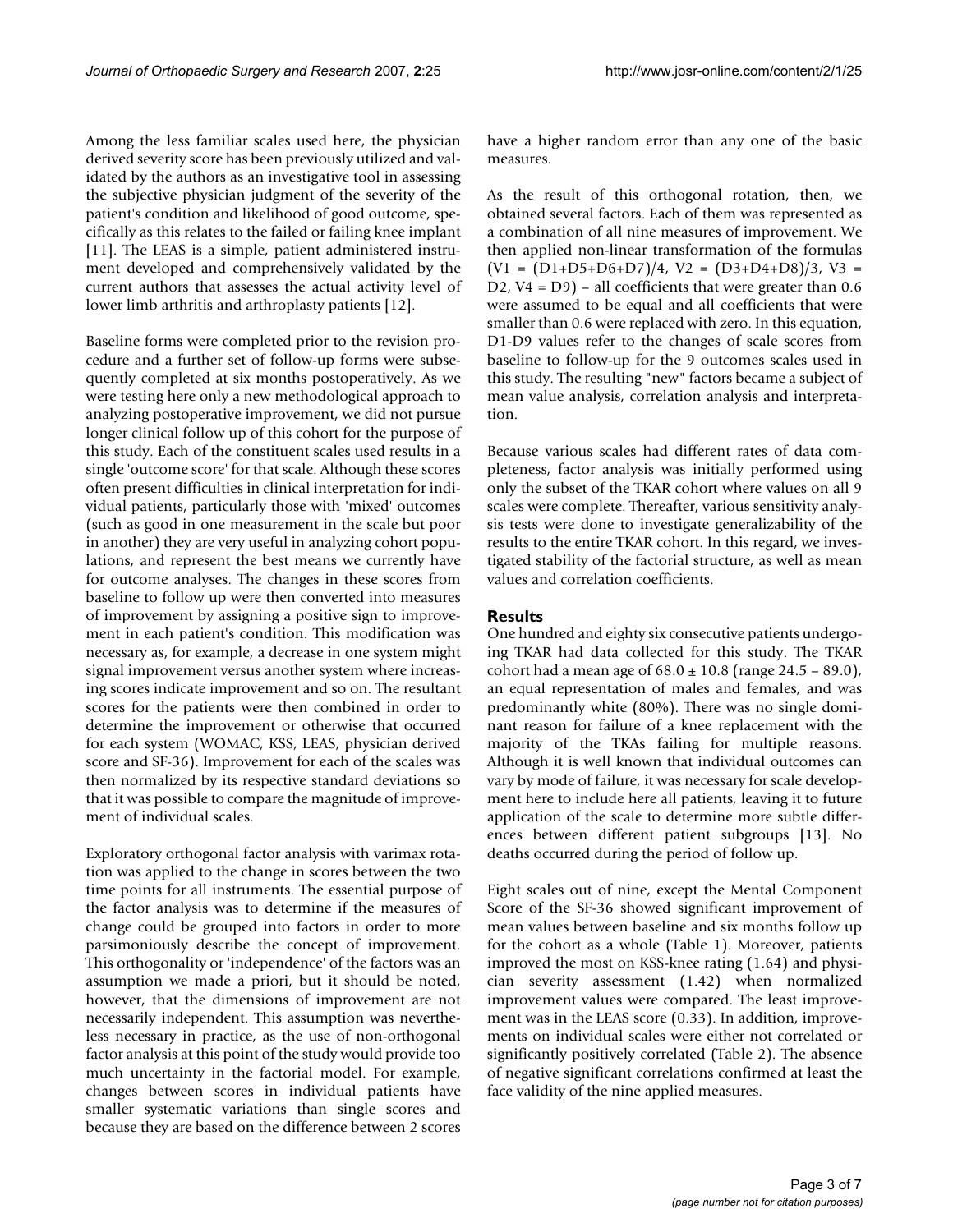| <b>Scale</b>                      | N   | <b>Baseline</b> | Follow-up       | Change <sup>†</sup> | <b>Normalized Change#</b> |
|-----------------------------------|-----|-----------------|-----------------|---------------------|---------------------------|
| <b>SF-36, PCS</b>                 | 172 | $31.2 \pm 7.3$  | $37.2 \pm 9.4$  | $6.2 \pm 9.1*$      | $0.68*$                   |
| <b>SF-36, MCS</b>                 | 172 | $48.4 \pm 12.3$ | $50.5 \pm 11.4$ | $1.5 \pm 11.5$      | 0.13                      |
| WOMAC, Pain                       | 177 | $9.9 \pm 4.5$   | $5.6 \pm 4.5$   | $4.2 \pm 4.8^*$     | $0.88*$                   |
| <b>WOMAC, Stiffness</b>           | 181 | $4.1 \pm 1.9$   | $3.1 \pm 2.0$   | $1.0 \pm 2.1*$      | $0.48*$                   |
| WOMAC, Diff. of Function          | 177 | $33.9 \pm 14.2$ | $21.9 \pm 15.1$ | $11.8 \pm 14.4*$    | $0.82*$                   |
| KSS, Knee Rating                  | 105 | $40.8 \pm 18.0$ | $76.4 \pm 15.2$ | $37.8 \pm 23.0^*$   | $1.64*$                   |
| <b>KSS. Functional Assessment</b> | 160 | $40.4 \pm 21.4$ | $62.7 \pm 25.4$ | $23.1 \pm 27.9^*$   | $0.83*$                   |
| LEAS                              | 172 | $7.6 \pm 2.5$   | $8.5 \pm 2.6$   | $0.9 \pm 2.8^*$     | $0.33*$                   |
| Physician Severity Assessment     | 142 | $6.8 \pm 2.1$   | $2.8 \pm 2.1$   | $4.1 \pm 2.9$ *     | $1.42*$                   |

**Table 1: Change in average scale scores from baseline to 6-month follow-up.**

‡ Positive values denote improvement

# Normalized by standard deviation of change

\* Change is significant at the 0.001 level (2-tailed)

The 9 × 9 matrix demonstrated the highest correlations (> = 0.45) between improvements in SF-36 PCS and WOMAC pain scores, SF-36 PCS and WOMAC difficulty in function scores, physician assessment of patient severity and KSS function scores, WOMAC stiffness and WOMAC pain scores, WOMAC pain and WOMAC difficulty in function scores.

Sixty nine cases (the factor analysis cohort) had data completed for all nine scales and formed the basis for factor

**Table 2: Correlation matrix of changes of scale scores.**

|                | DΙ   | D <sub>2</sub> | D3     | D4      | D5    | D6      | D7               | D8      | D9     |
|----------------|------|----------------|--------|---------|-------|---------|------------------|---------|--------|
| DΙ             | 1.00 | $-10$          | .26**  | $.27**$ | .28** | $.47**$ | .54**            | $.27**$ | . 13   |
| N              | 172  | 172            | 132    | 161     | 170   | 167     | 168              | 146     | 93     |
| D <sub>2</sub> |      | 1.00           | $.17*$ | $.21**$ | .03   | .14     | $.20*$           | .17*    | .28 ** |
| N              |      | 172            | 132    | 161     | 170   | 167     | 168              | 146     | 93     |
| D3             |      |                | 1.00   | $.27**$ | -.03  | .33**   | $.30**$          | .63**   | $.26*$ |
| N              |      |                | 142    | 133     | 138   | 135     | 136              | 128     | 84     |
| D4             |      |                |        | 1.00    | .02   | .30**   | $.31**$          | $.27**$ | .17    |
| N              |      |                |        | 172     | 168   | 164     | 165              | 149     | 97     |
| D <sub>5</sub> |      |                |        |         | 1.00  | .47**   | .40 <sup>*</sup> | .02     | 0١.    |
| N              |      |                |        |         | 181   | 176     | 175              | 155     | 100    |
| D6             |      |                |        |         |       | 1.00    | .71**            | $.26**$ | $.32*$ |
| N              |      |                |        |         |       | 177     | 175              | 153     | 99     |
| D7             |      |                |        |         |       |         | 1.00             | .36**   | .17    |
| N              |      |                |        |         |       |         | 177              | 153     | 99     |
| D8             |      |                |        |         |       |         |                  | 1.00    | $.24*$ |
| N              |      |                |        |         |       |         |                  | 160     | 101    |
| D9             |      |                |        |         |       |         |                  |         | 1.00   |
| N              |      |                |        |         |       |         |                  |         | 105    |

First number in every cell (D1-D9) specifies correlation coefficient, second number (N) – number of cases included into calculations. D1-D9 indicate changes of scale scores from baseline to follow-up for SF-36 PCS (D1), SF-36 MCS (D2), Physician Severity Assessment (D3), LEAS (D4), WOMAC Stiffness (D5), WOMAC Pain (D6), WOMAC Difficulty of Functioning (D7), KSS Functional Assessment (D8), KSS Knee Rating (D9).

\* Correlation is significant at the 0.05 level (2-tailed).

analysis. This technique elucidated four orthogonal factors that explained 73% of total variance, a high value compared to the constituent measurement scales (Table 3). Factor 1 was mainly composed of change in SF-36 PCS and the 3 WOMAC components. Factor 2 was mainly based on change in KSS- functional component, change in physician severity assessment and change in LEAS score. Factor 3 depended mainly on change in SF-36 MCS; factor 4 depended mainly on change in KSS-knee rating. Factor 1 and factor 2, composed of four and three original scales respectively, showed sufficient internal consistency based on Cronbach alpha (Factor 1 – 0.75; Factor 2 – 0.66).

Mean scores for improvement factors in this "factor analysis cohort" were positive and significantly different from zero (except for V3), indicating improvement (Table 4). The magnitude of such improvement (using normalized values) was highest in V4 (1.60), followed by V2 and V1 respectively. Moreover, correlations between the 4 factors were all positive but significant only between V1 and V2 (0.37, p < 0.01) and between V3 and V4 (0.24, p < 0.05).

| Table 3: Rotated component matrix with four factors VI-V4. |  |  |  |  |
|------------------------------------------------------------|--|--|--|--|
|------------------------------------------------------------|--|--|--|--|

|                | Factor |                |        |                |  |  |
|----------------|--------|----------------|--------|----------------|--|--|
|                | VI     | V <sub>2</sub> | V3     | V <sub>4</sub> |  |  |
| D7             | .72    | .46            | .09    | $-.05$         |  |  |
| D <sub>6</sub> | .78    | .32            | $-.02$ | .20            |  |  |
| D5             | .77    | $-19$          | 16.    | $-.02$         |  |  |
| D <sub>9</sub> | .04    | .08            | .12    | .96            |  |  |
| D <sub>8</sub> | .03    | .85            | $-15$  | .09            |  |  |
| D <sub>3</sub> | 16.    | .75            | .12    | .26            |  |  |
| D <sub>4</sub> | . 15   | .62            | .21    | $-14$          |  |  |
| DΙ             | .65    | .20            | $-.50$ | $-.04$         |  |  |
| D <sub>2</sub> | .10    | .17            | .91    | .13            |  |  |

D1-D9: changes of scale scores. Details see Table 4. Bold font indicates loadings greater or equal than 0.6

 $**$  Correlation is significant at the 0.01 level (2-tailed).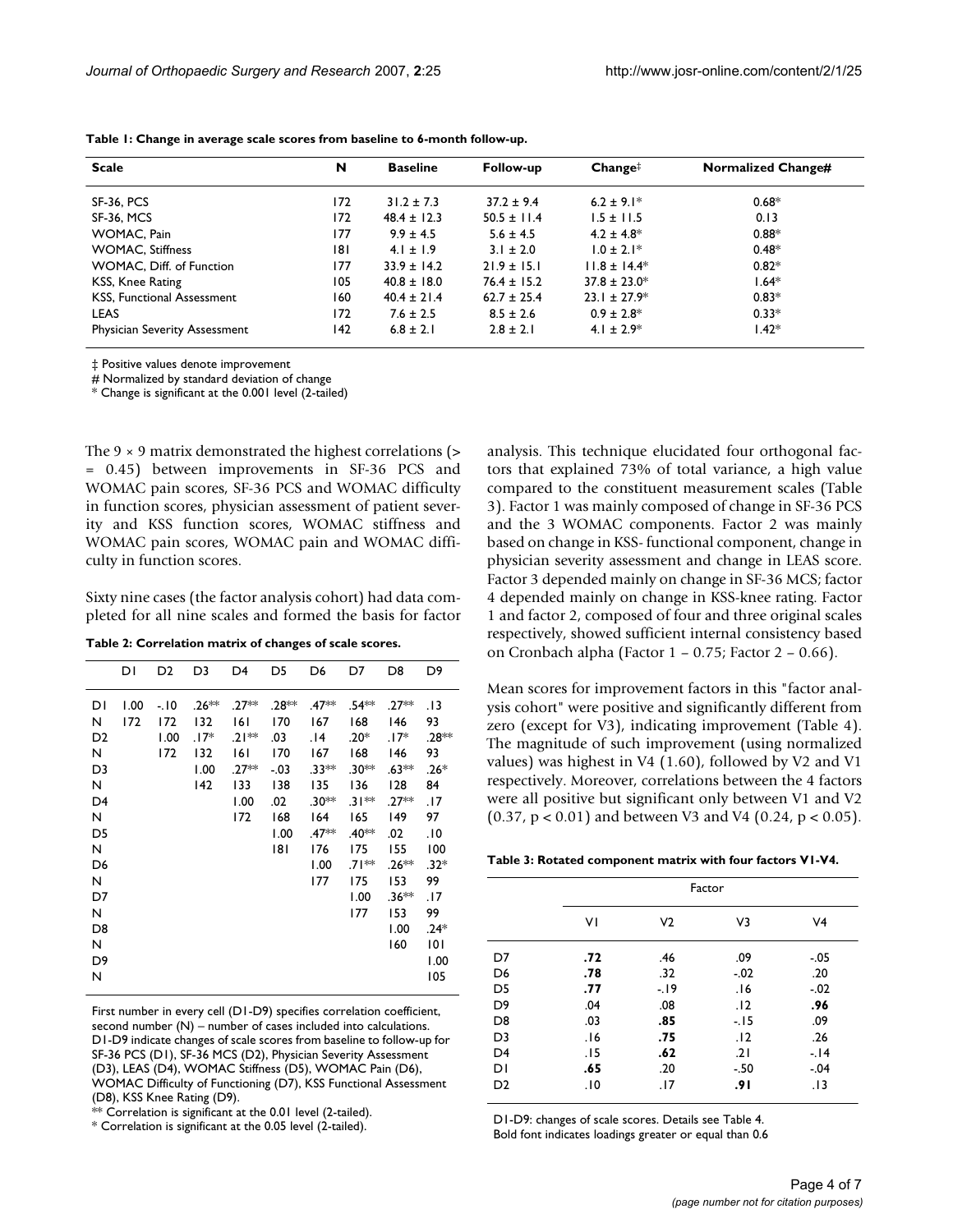| "Factor Analysis" cohort |    |                   |                  | "Total" cohorts |                  |                  |  |
|--------------------------|----|-------------------|------------------|-----------------|------------------|------------------|--|
| Factor                   | N  | Mean $\pm$ SD     | Normalized Mean# | N               | Mean $\pm$ SD    | Normalized Mean# |  |
| ۷ı                       | 69 | $0.82 \pm 0.77$ * | $1.07*$          | 165             | $0.72 \pm 0.79*$ | $0.91*$          |  |
| V <sub>2</sub>           | 69 | $0.93 \pm 0.75$ * | $1.24*$          | 120             | $0.88 \pm 0.76*$ | $1.16*$          |  |
| V3                       | 69 | $0.21 \pm 1.00$   | 0.21             | 172             | $0.13 \pm 1.00$  | 0.13             |  |
| V4                       | 69 | $1.60 \pm 1.00*$  | $.60*$           | 105             | $1.64 \pm 1.00*$ | $1.64*$          |  |

"Factor Analysis" cohort contains cases (69) when all four factors can be computed; Four "Total" cohorts contain cases (105–172) when at least one factor can be computed.

# Normalized by standard deviation

\* Significantly different from 0 at the 0.01 level (2-tailed)

A noteworthy feature of this procedure is the stability in this factorial structure when the number of cases with complete data included into the analysis was increased by lowering the number of scales used. For example, when D9 (i.e. KSS knee rating, equivalent to Factor 4) was excluded from the analysis, 109 cases had complete data on all 8 scales left for analysis. In this analysis, however, the other factors again depended mainly on the same constituent scales. Similar findings were observed when other scales were sequentially excluded. The factorial structure was thus shown to be stable with varying combinations and sample sizes and therefore representative of the entire TKAR cohort.

The sensitivity of the factors' mean values was examined by comparing the "factor analysis cohort" calculations for each of the 4 factors with all available cases in the entire patient cohort where data was complete on relevant scales (Table 4). For example, Factor 1 (V1) was calculated from the original factor analysis cohort cases ( $N = 69$ ) and then recalculated using all cases in the entire TKAR cohort with

**Table 5: Correlation Matrix of the Improvement Factors for Various Cohorts.**

|                | ۷ı        | V2             | V3           | V4            |
|----------------|-----------|----------------|--------------|---------------|
| νı             | 1.00(69)  | $0.37(69)$ **  | 0.07(69)     | 0.08(69)      |
|                | 1.00(165) | $0.35$ (109)** | 0.10(96)     | $0.24(89)*$   |
| V <sub>2</sub> |           | 1.00(69)       | 0.21(69)     | 0.19(69)      |
|                |           | 1.00(120)      | $0.21(113)*$ | 0.21(76)      |
| V3             |           |                | 1.00(69)     | $0.24(69)*$   |
|                |           |                | 1.00(172)    | $0.28(93)$ ** |
| V4             |           |                |              | 1.00(69)      |
|                |           |                |              | 1.00(105)     |
|                |           |                |              |               |

First number in every cell – correlation coefficient; second number – the sample size. "Factor Analysis" cohort (first line in every cell) contains cases (69) when all four factors can be computed; Six other cohorts (second line in every cell) contain cases when at least two factors can be computed.

\*\* Correlation is significant at the 0.01 level (2-tailed).

\* Correlation is significant at the 0.05 level (2-tailed).

complete data on the constituent scales of Factor 1 (D1,

D5, D6, and D7;  $N = 165$ ). Mean values of V1 (as well as V2, V3, and V4) in the "factor analysis cohort" (0.82  $\pm$ 0.77) and the larger cohort  $(0.72 \pm 0.79)$  were not significantly different from each other. In addition, normalized means of the recalculated factors (except V3) were positive and significantly different from zero, indicating improvement of the same order of magnitude as for the factor analysis cohort (Table 4).

Finally, changes in correlations between the four derived variables were studied. When factors were derived from a larger number of cases, the pattern of correlation was very similar to that of the original factor analysis cohort (Table 5). In fact, the highest correlation was observed between factors V1 and V2 (0.35, p < 0.01).

#### **Discussion**

We have described a prospective clinical study that has afforded us the opportunity to evaluate the impact of TKAR on multiple health dimensions [14]. As a result we have been able to develop a new approach to measuring outcomes in TKA patients. It is based entirely on dynamic changes in patient factors over time (what we are terming 'improvement') and not the static cross sectional measurements obtained with individual scales. The scale also presents data from a large series of instruments in a simple economical fashion. Although the potential benefit of aggregated outcome measures has been recognized previously it has never been used in this clinical manner [15].

The current study demonstrates that improvement following TKAR has a multidimensional structure. By using combinations of quality of life measures, usually a global and a specific instrument, most current studies tacitly acknowledge this fact [2,3,16]. However, no previous study has analyzed the actual dimensional structure of improvement. It is not a new observation that, although accurate in what they are measuring, many studies are assessing aspects of improvement with no reflection on how these measurements interact as a whole and how, or even whether, they reflect all the dimensions of improve-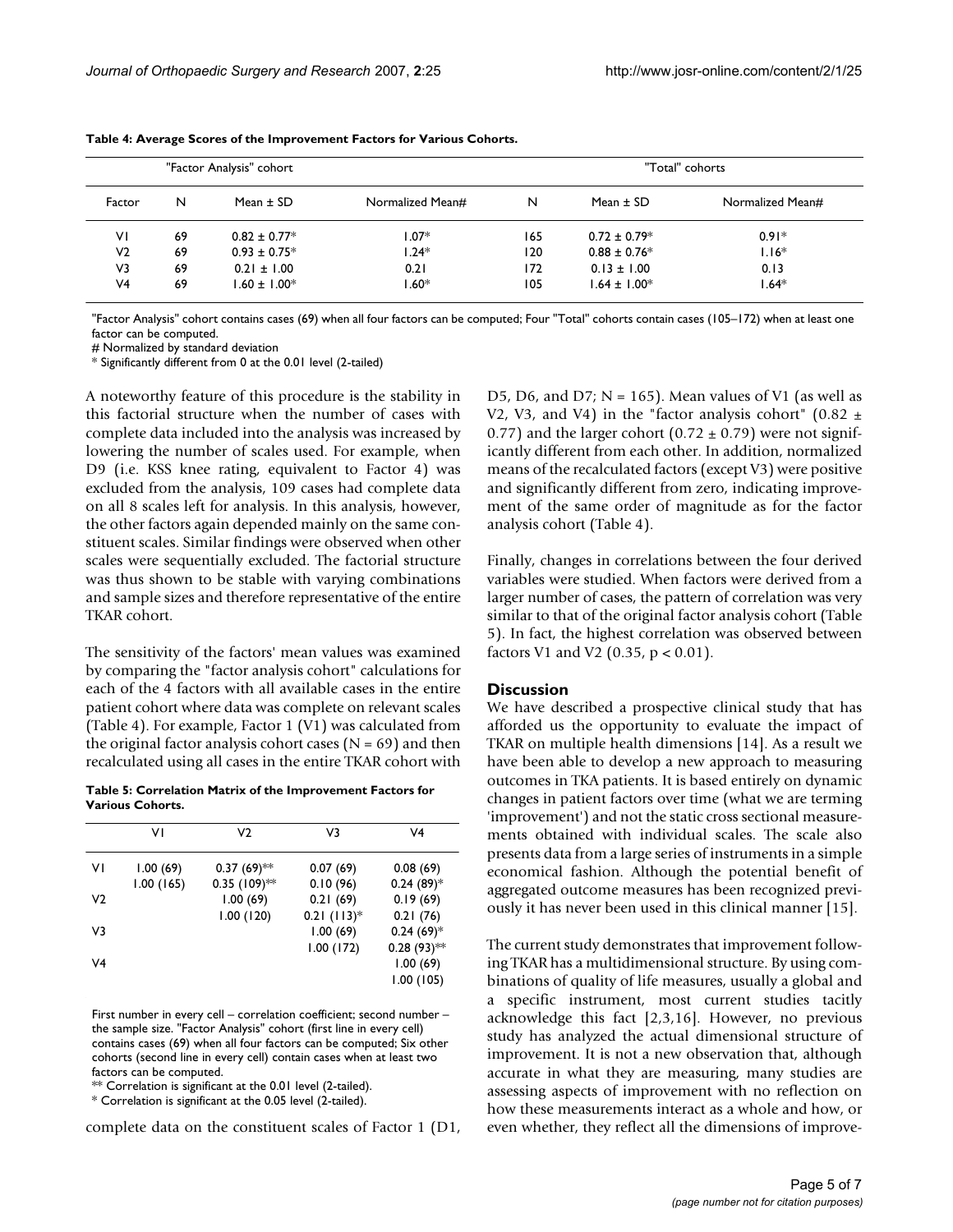ment [17]. It is noteworthy in this regard that although some of the highest correlations in the current study were observed between measures that were extracted from the same instrument, high correlations were also observed between measures extracted from different instruments. This leads us to believe that the different instruments used here are not measuring entirely independent dimensions of improvement. In order to streamline all of these issues, our ultimate objective is to arrive at a single measure that will address whole patient improvement.

Factor one largely reflects the patient's perception of relative improvement in physical capabilities. It is mainly composed of changes in the physical component score of the SF-36, a general health measure, and changes in all components of the WOMAC, a disease specific measure. The second factor is based on changes in the KSS functional component, physician based VAS of patient severity and on changes in the LEAS. Factor 2 thus reflects the actual activity level of the patient. The presence of the physician's assessment of the severity of the patient's condition here is of interest and leads us to hypothesize if not conclude that this assessment, and thus the physician perceived urgency of need for TKAR, is based largely on the physician's assessment of the individual patient's activity or lack thereof.

Factor 3 reflects the mental status of the patient, being composed of the Mental Component Score of the SF-36. Describing the MCS as an independent element contributing to the measurement of improvement may at first appear counter-intuitive when it is recalled that the mean MCS did not change at all between the baseline and six month follow-up time points. What this does indicate though is that there must be significant changes taking place for individual patients that correlate with improvement in an independent way from the other scales which is not apparent when the population mean score change is calculated. The final Factor was found to signify the objective clinical status of the knee being composed mainly of changes in Knee Society Score clinical assessments. In summary, therefore, we can conclude that the 4 main aspects of improvement we measure with the current instruments in common use are patient and physician perceived general and specific functionality, actual patient activity, mental status and objective clinical assessment.

Although there exist more than the 9 conventional scales from different instruments used here for assessing TKA outcomes, those used here are all in common use and reflect, in category if not in every detail, the other available tests and the many possible subjective and objective measures they encompass [6,18-20]. As mentioned above most studies of arthroplasty outcomes use a global health

score and a disease specific scale in order to try to achieve a more representative description of outcomes. The findings of the factor analysis performed here indicate that this 2 dimensional approach can be further refined and that improvement following TKAR is actually composed of 4 independent factors.

Despite these findings, however, it is entirely possible that there may be other instruments or methods of assessment not specifically assessed here that can add further depth or accuracy to the factors we have described. We have essentially established the actual *dimensionality* of improvement and further prospective application will further test the stability of this structure. In such future prospective work, elements of other instruments can thus be tested as exploratory data. Analysis will then ultimately determine the constituents of the definitive instrument which, we hypothesize, will be based on the 4 factors. For example, a new instrument focused on these 4 factors could comprise a panel of a relatively small number of very focused or specific questions as opposed to the very large number of questions required in the quite cumbersome combination of other instruments typically required for modern clinical studies.

We have therefore developed a paradigm, with the four factors described here giving the structure on which the new multi-dimensional tool we feel is necessary in this area will be developed. We have shown that each of the 4 dimensions or factors found here require separate representation and analysis in order to accurately measure improvement in our total knee arthroplasty patients. In fact, this 4 factor paradigm was more successful in measuring variability (73% versus 30%) when compared to a recent NIH report that reported on the use of the standard measurement techniques [1].

Finally, an important feature of this new scale is its potential importance in predicting outcomes. Further prospective work with the scale will determine its place in this regard but we anticipate that the Improvement Scale will eventually give us the critical information regarding which dimensions of improvement are relatively most important in certain patient populations and what dimensions most accurately determine outcomes for these patient groups. It should better enable us to decide on the most appropriate nature and timing of intervention based on a comprehensive understanding of overall patient improvement, thus maximizing patient outcomes.

#### **Competing interests**

The author(s) declare that they have no competing interests.